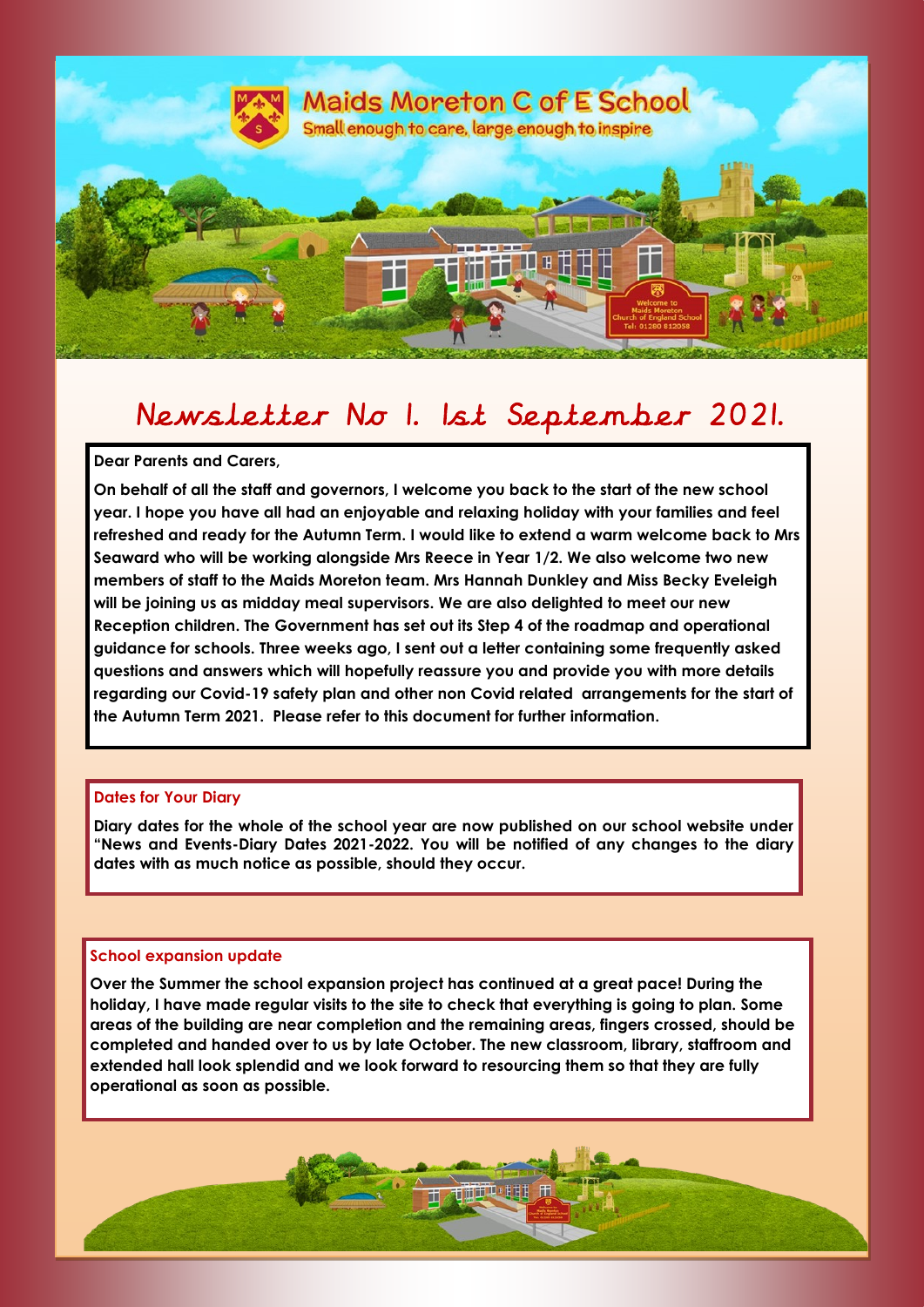# **Visits to Village and Church**

**Sparrows [Year 1 and 2] and Magpies [Year 3] parents will shortly receive a Parentmail where we ask your permission to allow your child to walk to the church and the village during the forthcoming year, accompanied by school staff. We would be grateful if you could complete this as soon as possible. Reception parents [Robins] have already completed this as part of the "Starting School" pack. Many thanks.**

### **PTA**

**Here at Maids Moreton, we are fortunate to have a small but very active PTA who work with such energy and commitment to support the children's education in so many ways and provide vital fundraising for the school. We were incredibly disappointed that we were not able to hold our Summer Fayre this year and last. It is such a lovely day for our school and local community whilst raising much needed funds. For example the money raised in 2019, enabled us to pay for specialist dance and music tuition throughout the year for all our pupils. Although were not able to do some of our usual fundraising events during the pandemic, the PTA found new and incentive ways of organising special occasions for our pupils including our reinvented children's Summer Fayre in July. You may not know that you can also support our school whilst doing any online shopping with the Amazon Smile program. By selecting us as your charity we receive a donation at no extra cost to you. Further information is available on the school website [www.maidsmoreton.bucks.sch.uk] under the "Our Community" tab with a direct link to our Amazon Smile webpage.**

**Even in these challenging times, the PTA has still been working hard and thinking outside the box to provide alternative fundraising opportunities and events. New parents are automatically "members", so please do come along to the first meeting. [Date, time and format to be confirmed]. I would like to take this opportunity to thank last year's committee, for their considerable contribution to the school.**

#### **Arrival/Collection Arrangements**

**Could I please remind all parents who drop their children off by car, not to park on the yellow zig-zag lines outside the school or on the bend at the top of Avenue Road. As part of our School Travel Plan we operate a "park and walk" facility. Parents who do not live within walking distance of the school are encouraged to park outside the church or at Maids Moreton Playing Fields car park so your child/ren can participate in the school's "Go for Gold" scheme. Both facilities are less than 5 minutes walking distance from school. Children are encouraged to walk to school and participate in the "Go for Gold" scheme, which rewards them for opting to walk.** 

#### **Meet the Teacher sessions**

**In September we will be hosting "meet the teacher" sessions for parents from each class in their respective classrooms. The dates are as follows: Magpies: Thursday 9th, Sparrows: Thursday 16th. Robins' parents will meet the teachers at their individual home visits. All meetings will take place between 2.45pm-3.10pm. We will also send out a termly curriculum forecast for each class, which outline details of the curriculum to covered this term and other important information. These, alongside our detailed Knowledge Organisers will also be available to view on the school website.** 

**We also hold a phonics meeting for Reception [Robins] parents at the start of term. This will take place on Thursday 23rd September at 2.45pm in the Reception classroom.**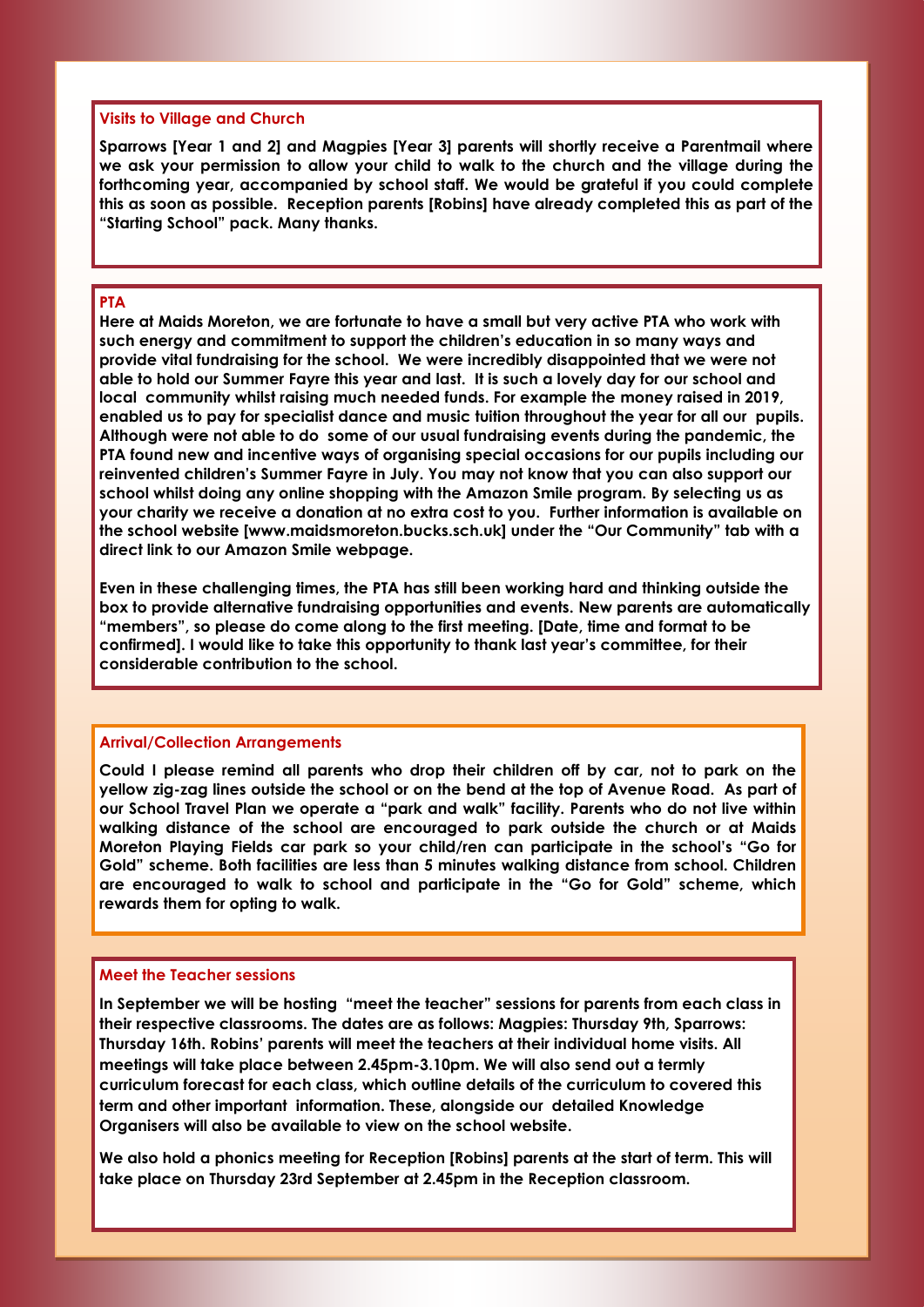### **Reading with DERIC**

 **As a school, we believe that creating a culture of reading is a vital tool in ensuring our children skills. To support us in this aim, we are introducing "reading with DERIC" for September 2021. are given the best possible life chances. At Maids Moreton, we aim to develop children's word reading and reading comprehension skills in tandem through the explicit teaching of reading** 

 **Children need to be aware of the reading skills they are using in order to give them a greater understanding of what makes a well-rounded reader. These skills are called reading with DERIC.**

**DERIC stands for:**

 **Explain (explaining unfamiliar words and developing vocabulary) Choice (the choices made by the author, e.g. use of language) Decode (word reading) Retrieve (finding information in the text) Interpret (inference skills/reading "between the lines")**

**To help the children learn which reading skill they need to draw upon to answer text specific questions, DERIC uses 5 child friendly symbols:** 



 **decoding-using phonic knowledge to read words. It is vital that children first develop children are required to become more analytical readers who can demonstrate a At the early stages of reading, in EYFS and early Key Stage 1, the main priority is on the phonic knowledge to access texts. As children move up the school and develop reading fluency, the focus shifts away from decoding to reading comprehension. The thorough understanding of what they read. As we move into Key Stage 2, we therefore lose the "D" and just have ERIC.**

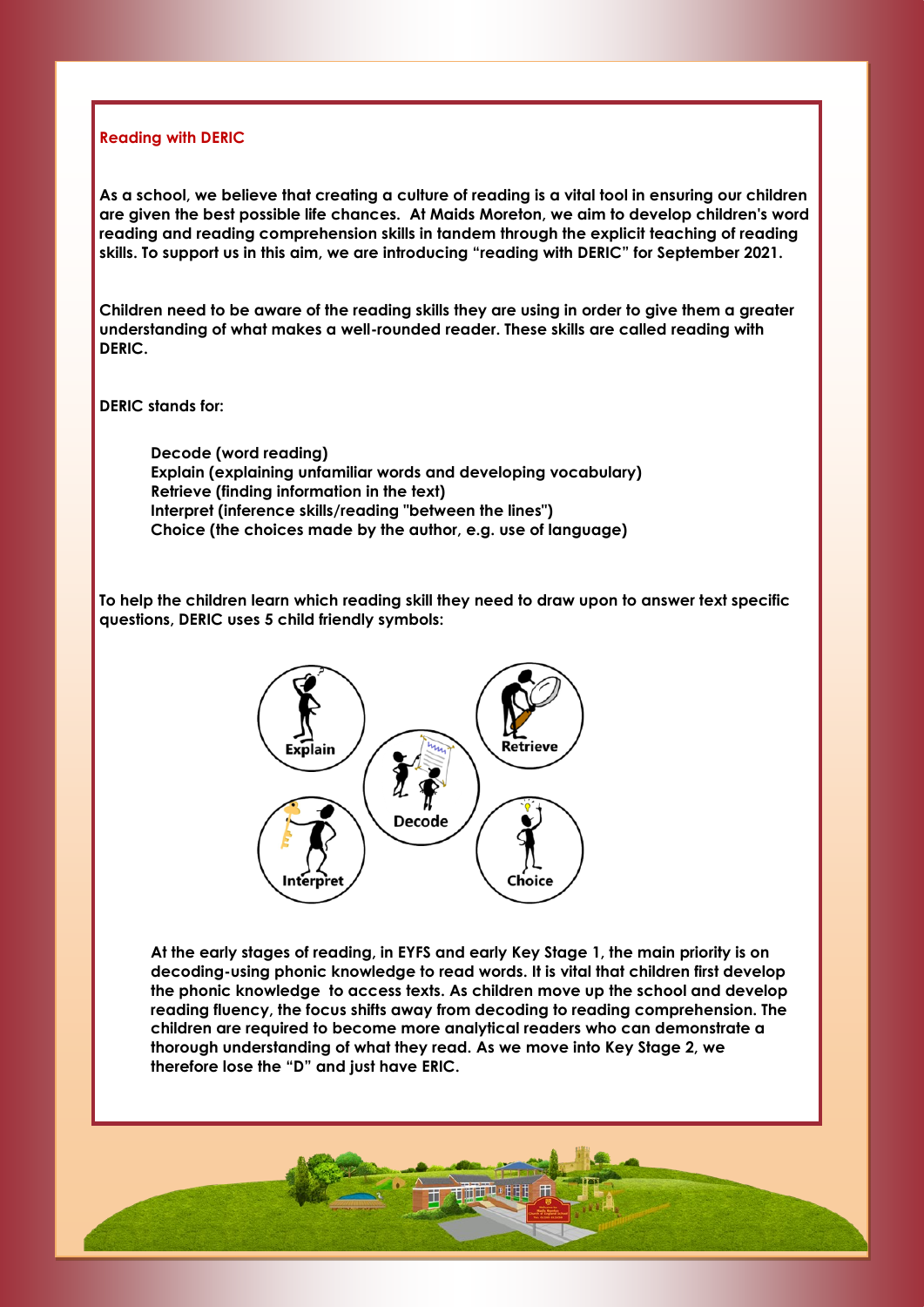# **How can I support to develop my child's DERIC skills at home?**

 **rounded reader. It is really important to engage in discussion with your child to ensure they you will find a prompt sheet with the types of questions to ask. A child who is a good decoder, with a large sight vocabulary is not necessarily a good well have a true understanding of the text. This is best done after reading smaller passages from the book rather than the whole text or chapter. In the inside cover of your child's reading record,** 

**Alongside this newsletter, I have attached the following guides for parents:**

- **A guide for parents in EYFS and Key Stage 1 [Reception to Year 2]**
- **A guide for parents in Key Stage 2 [Year 3 and above]**
- **A question prompt sheet for parents in Key Stage 1**
- **A question prompt sheet for parents in Key Stage 2. [Year 3 and above]**
- **How to develop higher order reading skills presentation for Year 2 and 3 children.**

 **These guides contain a wealth of information as to our approach to reading at Maids Moreton as it explains our new way of working for our Year 3 pupils. and how you can support at home. The guide for Key Stage 2 parents is particularly important** 

**Dos:**

- **Encourage your child to read a wide range of literature from a variety of authors, appro- of genres, including fiction, non fiction and poetry. priate to their maturity, age and level of understanding. Encourage them to read a range**
- **Encourage your child to read real books as well as scheme books.**
- **e.g. eliciting the meaning of new vocabulary in the context, summarising what has hap- Read with your child and question their comprehension at regular intervals whilst reading, pened so far, retrieving information, inferring. [***See reading prompt information sheet for parents for ideas of the type of questions to ask]*
- **Read to your child as well as listening to them read so you can discuss and appreciate stories together.**
- **Foster and widen their interests so they develop a love of reading.**

**Don't:**

- **read for meaning. Reading is not a race through the scheme! Read a book once in one sitting without taking time to discuss it. Take time to enjoy it and**
- **Compare your child to others and become unduly anxious. Children can pick up on this and become disheartened.**
- **Rely on reading scheme books alone to practise your child's reading skills**
- **pered by a lack of understanding of the meaning. Read books at home that are too complicated for your child's maturity, age and level of understanding. They may be able to read the words, but their enjoyment will be ham-**

**Further information about the school approach to reading can be found on the school website.**